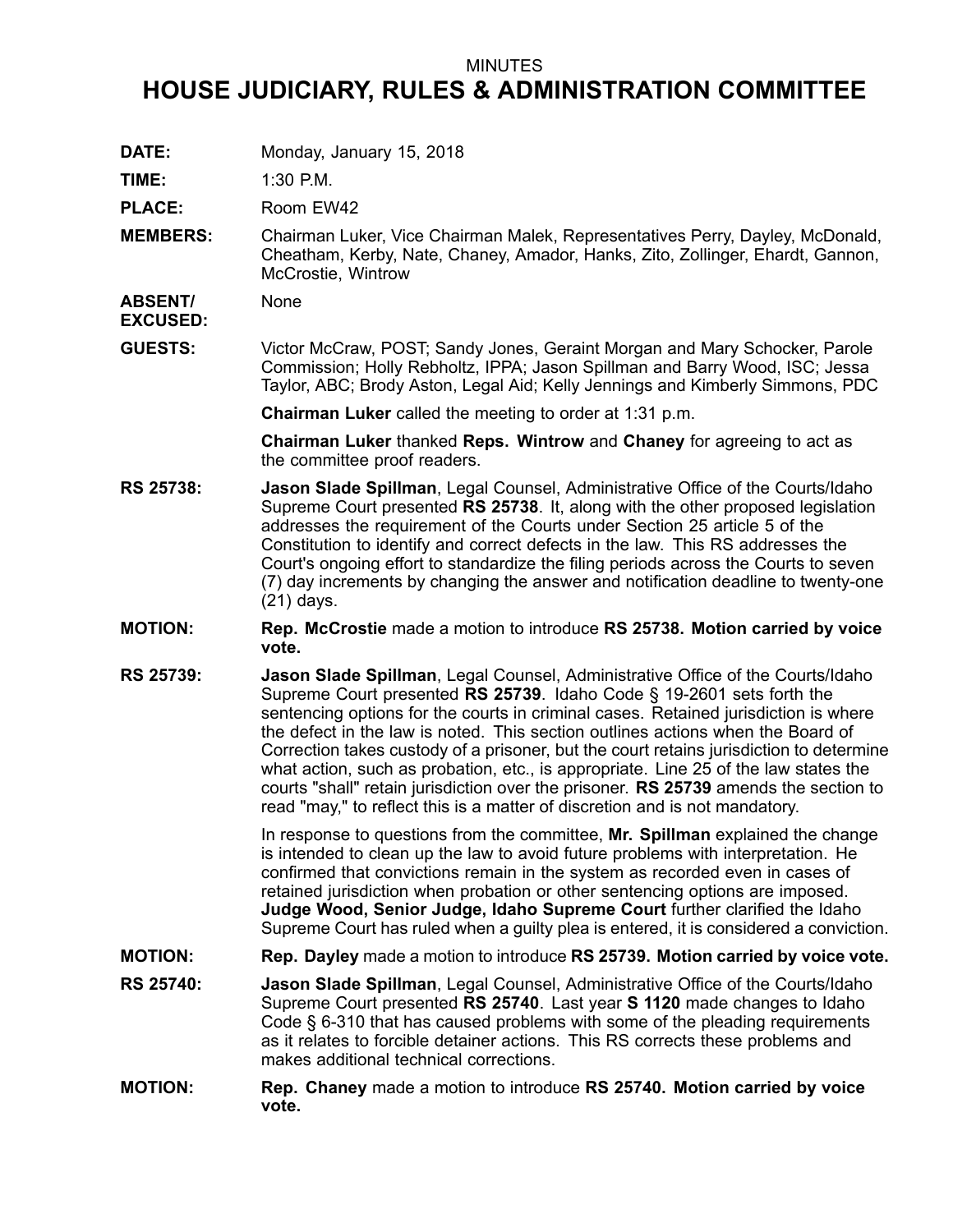**RS 25762: Jason Slade Spillman**, Legal Counsel, Administrative Office of the Courts/Idaho Supreme Court presented **RS 25762**. This RS covers several changes. The first brings the process for evaluation of domestic violence perpetrators into compliance with current practices. The second change amends the attempted strangulation statutes to require violators to follow the same evaluation, counseling and treatment process for other domestic violence crimes offenders. Finally, the RS amends the statute to direct the Idaho Supreme Court to establish <sup>a</sup> uniform system for qualification and approval of domestic violence evaluators. The intention is to create greater consistency among judicial districts and reflect the actual practices of the courts.

> In response to questions from the committee, **Mr. Spillman** explained that Idaho Supreme Court has rule making authority, but judicial districts have some local rule making authority over some practices.

**MOTION: Rep. Zollinger** made <sup>a</sup> motion to introduce **RS 25762. Motion carried by voice vote.**

> **Chairman Luker** turned the gavel over to **Vice Chairman Malek** for presentation of administrative rules.

**DOCKET NO. 50-0101-1701: Sandy Jones**, Executive Director, Idaho Commission of Pardons and Parole presented pending rules that support implementation of statutory amendments from the 2017 legislative session with most changes attempting to make the rules clearer and user friendly. The inclusion of firearm rights restoration language into the docket corrects what was overlooked when the rules were previously amended.

> In response to questions from the committee, **Ms. Jones** clarified it is <sup>a</sup> parole officer's (or designee's parole supervisor's) responsibility to file <sup>a</sup> petition for early discharge on behalf of <sup>a</sup> parolee. A parolee has the right to notify the Commission their parole officer will not file. The parole officer must still file the petition on behalf of the parolee, but would need to document the reasons for not recommending parole. This is taken into consideration when the Commission makes its decision to grant early discharge. Ms. Jones, with the assistance of **Mary Schoeler**, Paralegal, Idaho Commission of Pardons and Parole, explained the language that was added regarding firearms restoration in Section 551 mirrors the language for pardons and commutation, including the requirement for public notification of hearing in <sup>a</sup> newspaper for four consecutive weeks. With regard to questions about public hearing notice on the restoration of firearms rights, the requirements for public hearings are outlined in open meeting law requirements. Public hearing and notice only applies to felony crimes outlined in Idaho Code § 18-310 such as rape, lewd conduct with <sup>a</sup> child, drug possession, burglary, robbery etc. Felony crimes not listed in this statute are subject to automatic firearms restoration without need for <sup>a</sup> hearing if the parolee either completes sentence or fulfills five years of supervision with no further offenses. These rules are the only process for addressing restoration of firearms rights.

**MOTION: Rep. Perry** made <sup>a</sup> motion to approve **Docket No. 50-0101-1701** with the exception of **Section 551.03(c) and (d)**. Speaking to the motion, Rep. Perry believes the process needs more vetting since the specifics of public notification is not in statute.

> After further discussion by the committee, **Ms. Jones** stated there would not be <sup>a</sup> major impact if these sections were taken out of the rule.

**VOTE ON MOTION: Motion carried by voice vote.**

**Vice Chairman Malek** turned the gavel over to **Chairman Luker**.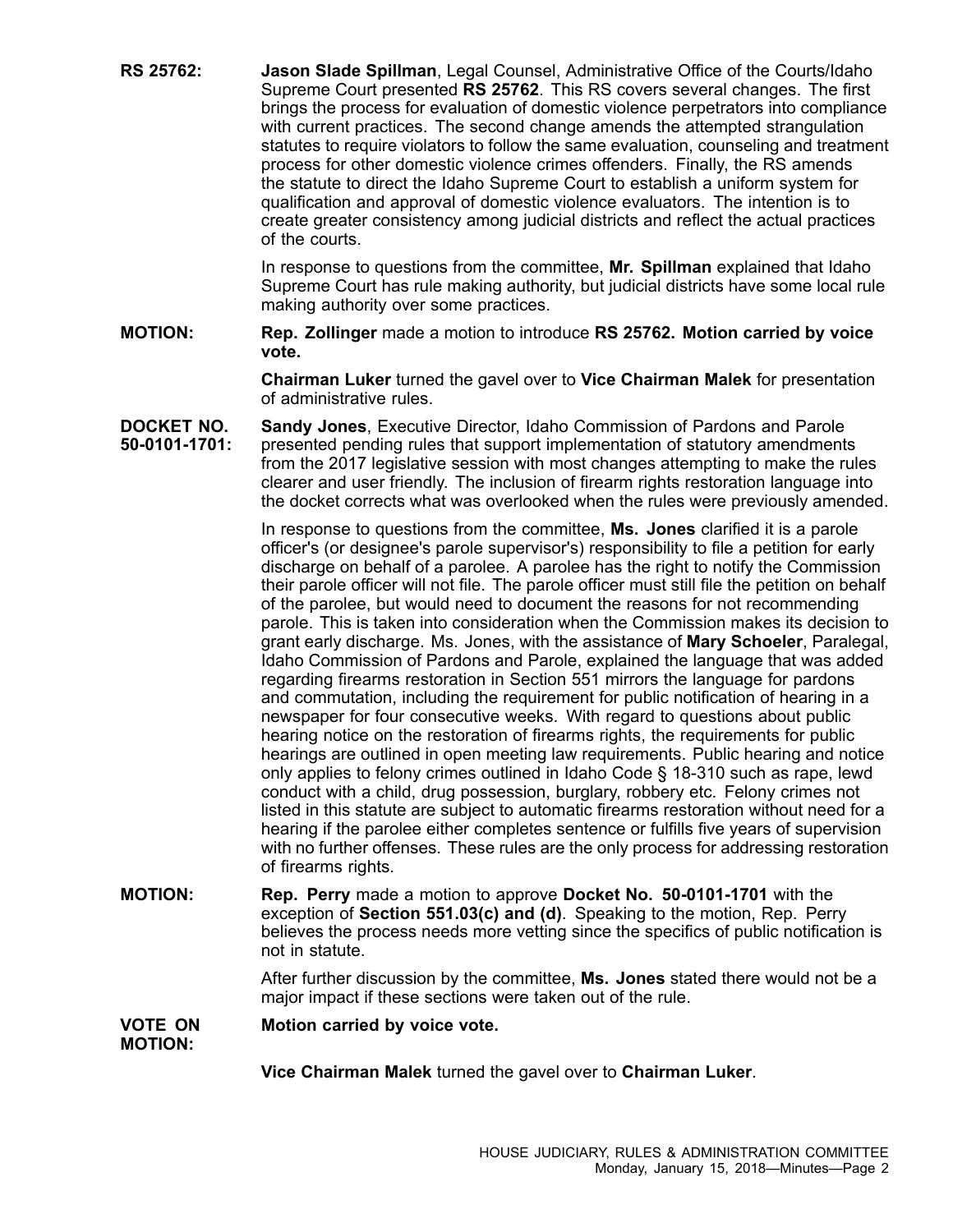**Victor McCraw**, Division Administrator, Idaho Peace Officer Standards & Training (POST) presented an overview of POST which provides training and certification of law enforcement professionals across the state with the goal of maintaining high levels of skill and professionalism. POST supports and certifies nine officer disciplines.

**Chairman Luker** turned the gavel over to **Vice Chairman Malek** for presentation of administrative rules.

- **DOCKET NO. 11-1105-1701: Victor McCraw**, Division Administrator, Idaho Peace Officer Standards & Training (POST) presented this docket which adds the job titles of Rehabilitation Technician Trainee, and Safety and Security Supervisor to the definition of Juvenile Corrections Direct Care Staff.
- **MOTION: Rep. McCrostie** made <sup>a</sup> motion to approve **Docket No. 11-1105-1701**. **Motion carried by voice vote.**
- **DOCKET NO. 11-1101-1701: Victor McCraw**, Division Administrator, Idaho Peace Officer Standards & Training (POST) presented the docket which adds language to support mandates outlined in last year's legislation which became law on July 1, 2017. It includes wording changes for consistency, adds the required certification of Emergency Communications Officers; defines minimum age requirements for employment in each of the nine disciplines; defines form of military record documentation needed for application; changes requirement for reimbursement under the Agreement to Service section for active military service; removes firearms qualification course requirement from Detention Officer certification exam; and changes language reference to <sup>a</sup> more generic phrase in the POST Code of Ethics/Standards of Conduct.

In response to questions from the committee, **Mr. McCraw** clarified although Emergency Communications Officers do not investigate cases or have the power to arrest, they often take an active role in the investigation of crimes. He reiterated certification of an Emergency Communications Officer is now required under Idaho statute. However, those in this position for more than five years prior to July 1, 2017 are grandfathered. He explained certification under one officer classification is not interchangeable if <sup>a</sup> person changes jobs, as the requirements for experience and number of training hours vary greatly.

**MOTION: Rep. Zito** made <sup>a</sup> motion to approve **Docket No. 11-1101-1701** with the exception of **Section 064.05**.

> There was further discussion and questions about why the reference to "before God" in **Section 064.05** was removed. **Mr. McCraw** explained it is in response to concerns raised by <sup>a</sup> recent certification candidate. Upon consultation with the Attorney General and vigorous debate within the POST Council, the decision was made to change the wording to avoid future conflict. The proposed language, "with sincere and unfaltering commitment" was identified as an acceptable replacement. Mr. McCraw responded that inclusion of an either/or language option, similar to the language used for swearing in ceremonies, was considered. However, legal counsel advised the proposed language was <sup>a</sup> cleaner approach to help POST avoid Constitutional issues.

## **SUBSTITUTE MOTION: Rep. Wintrow** made <sup>a</sup> substitute motion to approve **Docket No. 11-1101-1701.**

There was further discussion and questions about changing the rule to retain the current language along with the proposed language as an alternative. **Mr. McCraw** stated it is possible to adopt the language suggested by some committee members, but timing would make it difficult to change before the end of this legislative session.